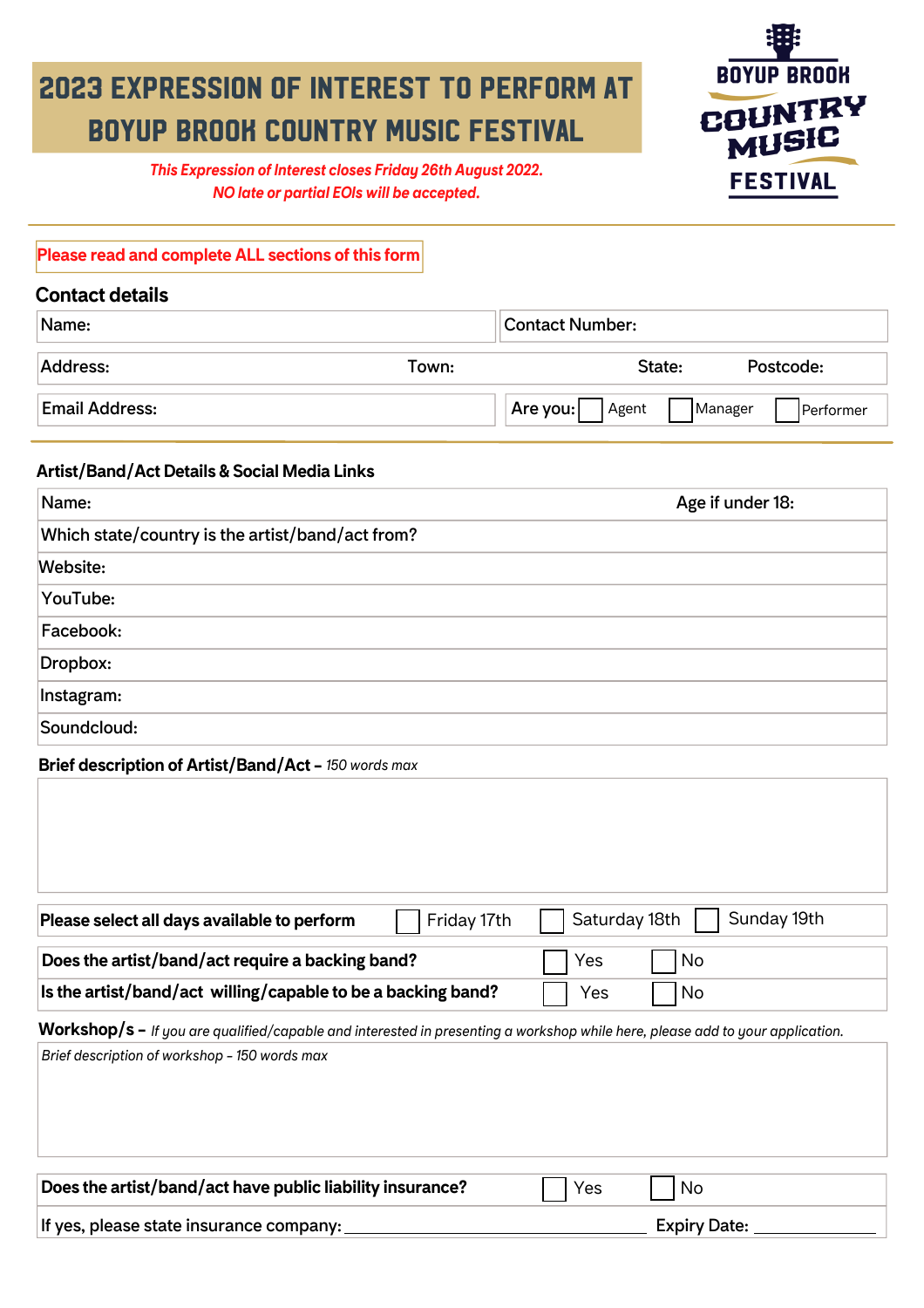## **Please list all artists in your band/act**

| 1. Name:<br>Instrument/s played:                                                                                  |  |  |  |  |
|-------------------------------------------------------------------------------------------------------------------|--|--|--|--|
| Do you identify as:<br>Are you:                                                                                   |  |  |  |  |
| Indigenous<br><b>Torres Strait Islander</b><br>Prefer not to say<br>Male<br>Female<br>Prefer not to say           |  |  |  |  |
| $25 - 34$<br>$18 - 24$<br>35-44<br>45-54<br>65+<br>55-64<br>Which age group are you?                              |  |  |  |  |
| Which region are you from?                                                                                        |  |  |  |  |
| <b>Great Southern</b><br>Out of WA<br>Kimberley<br>Mid West<br>Gascoyne<br>Goldfields/Esperance                   |  |  |  |  |
| Where:<br>South West<br>Perth/Metro<br>Pilbara<br>Wheatbelt<br>Peel                                               |  |  |  |  |
| 2. Name:<br>Instrument/s played:                                                                                  |  |  |  |  |
| Do you identify as:<br>Are you:                                                                                   |  |  |  |  |
| Indigenous<br><b>Torres Strait Islander</b><br>Prefer not to say<br>Female<br>Male<br>Prefer not to say           |  |  |  |  |
| $18 - 24$<br>25-34<br>35-44<br>45-54<br>55-64<br>65+<br>Which age group are you?                                  |  |  |  |  |
| Which region are you from?                                                                                        |  |  |  |  |
| <b>Great Southern</b><br>Kimberley<br>Out of WA<br>Gascoyne<br>Goldfields/Esperance<br>Mid West                   |  |  |  |  |
| Where:<br>Perth/Metro<br>South West<br>Pilbara<br>Wheatbelt<br>Peel                                               |  |  |  |  |
|                                                                                                                   |  |  |  |  |
| Instrument/s played:<br>3. Name:<br>Do you identify as:<br>Are you:                                               |  |  |  |  |
| Indigenous<br>Torres Strait Islander<br>Prefer not to say<br>Female<br>Prefer not to say<br>Male                  |  |  |  |  |
| $18 - 24$<br>25-34<br>$35 - 44$<br>45-54<br>65+<br>Which age group are you?<br>55-64                              |  |  |  |  |
| Which region are you from?                                                                                        |  |  |  |  |
| Goldfields/Esperance<br><b>Great Southern</b><br>Kimberley<br>Mid West<br>Out of WA<br>Gascoyne                   |  |  |  |  |
| Where:<br>Perth/Metro<br>South West<br>Wheatbelt<br>Pilbara<br>Peel                                               |  |  |  |  |
|                                                                                                                   |  |  |  |  |
|                                                                                                                   |  |  |  |  |
| Instrument/s played:<br>4. Name:                                                                                  |  |  |  |  |
| Do you identify as:<br>Are you:                                                                                   |  |  |  |  |
| Indigenous<br><b>Torres Strait Islander</b><br>Prefer not to say<br>Female<br>Male<br>Prefer not to say<br>$\Box$ |  |  |  |  |
| $\frac{1}{18-24}$<br>$\sqrt{25-34}$<br>Which age group are you?<br>35-44<br>45-54<br>55-64<br>65+                 |  |  |  |  |
| Which region are you from?                                                                                        |  |  |  |  |
| Mid West<br>Out of WA<br><b>Great Southern</b><br>Kimberley<br>Gascoyne<br>Goldfields/Esperance                   |  |  |  |  |
| Where:<br>Perth/Metro<br>South West<br>Pilbara<br>Wheatbelt<br>Peel                                               |  |  |  |  |
| 5. Name:<br>Instrument/s played:                                                                                  |  |  |  |  |
| Do you identify as:<br>Are you:                                                                                   |  |  |  |  |
| Indigenous<br>Torres Strait Islander<br>Prefer not to say<br>Male<br>Female<br>Prefer not to say                  |  |  |  |  |
| 18-24<br>25-34<br>45-54<br>35-44<br>55-64<br>65+<br>Which age group are you?                                      |  |  |  |  |
| Which region are you from?                                                                                        |  |  |  |  |
| <b>Great Southern</b><br>Kimberley<br>Mid West<br>Out of WA<br>Gascoyne<br>Goldfields/Esperance                   |  |  |  |  |
| Where:<br>Perth/Metro<br>Pilbara<br>South West<br>Wheatbelt<br>Peel                                               |  |  |  |  |
| Instrument/s played:<br>6. Name:                                                                                  |  |  |  |  |
| Do you identify as:<br>Are you:                                                                                   |  |  |  |  |
| Indigenous<br>Torres Strait Islander<br>Prefer not to say<br>Male<br>Female<br>Prefer not to say                  |  |  |  |  |
| $18 - 24$<br>25-34<br>35-44<br>45-54<br>65+<br>Which age group are you?<br>55-64                                  |  |  |  |  |
| Which region are you from?                                                                                        |  |  |  |  |
| <b>Great Southern</b><br>Out of WA<br>Goldfields/Esperance<br>Kimberley<br>Mid West<br>Gascoyne<br>Where:         |  |  |  |  |